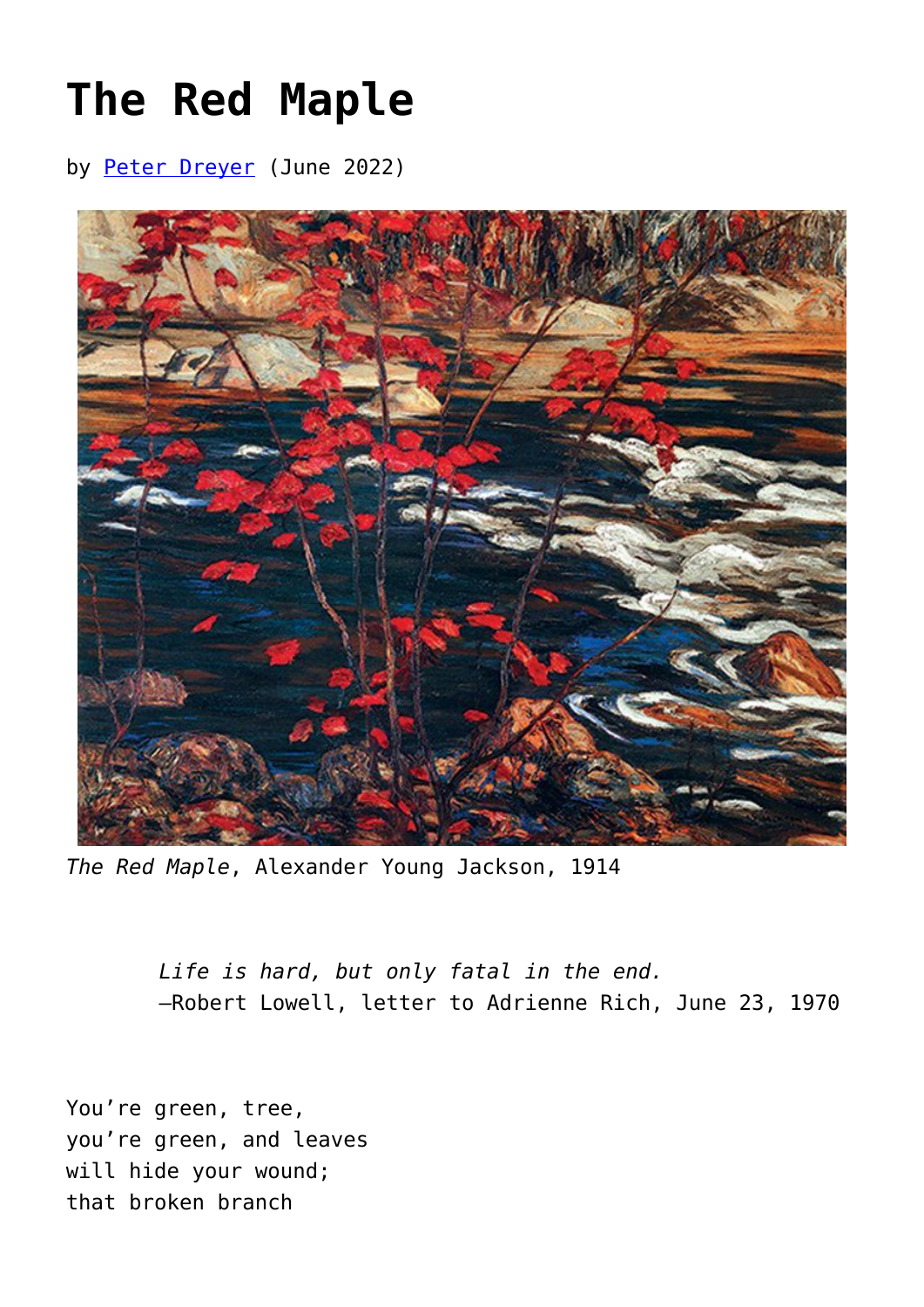storm severed, now, snagged topsy-turvy on a nearby bough, will drop somehow. And we, green also, in this refracted "all," spy the *selva oscura* and coming fall: our fractal futures pierce the sky; some part may live,

Green, Lorca says, I wish you to be: green the mountain, green the sea.

but part will die.

*May 7, 2022*

References: *selva oscura:* Dante, *Divine Comedy: Inferno* 1.2*:* "mi ritrovai per una selva oscura" (I found myself in a dark wood); "Lorca": Federico García Lorca's "Romance sonámbulo": "Verde que te quiero verde. / Verde viento. Verdes ramas. / El barco sobre la mar y el caballo en la montaña."

[Table of Contents](https://www.newenglishreview.org/)

**Peter Richard Dreyer** is a South African American writer. He is the author of *A Beast in View* (London: André Deutsch), *The Future of Treason* (New York: Ballantine), *A Gardener Touched with Genius: The Life of Luther Burbank* (New York: Coward,